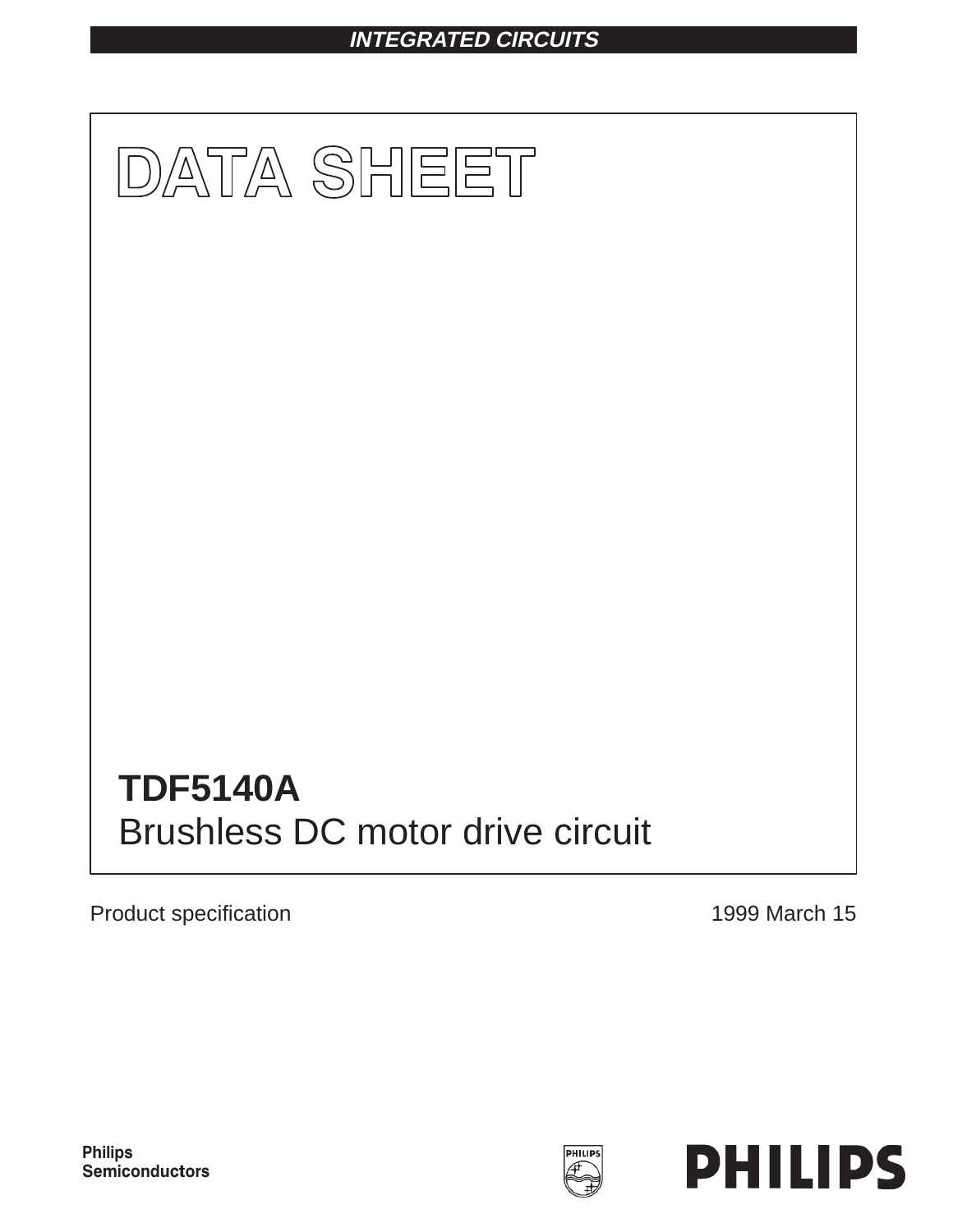## **FEATURES**

- Full-wave commutation (using push/pull drivers at the output stages) without position sensors
- Built-in start-up circuitry
- Three push-pull outputs:
	- 0.8 A output current (typ.)
	- low saturation voltage
	- built-in current limiter
- Thermal protection
- Flyback diodes
- Tacho output without extra sensor
- Position pulse stage for phase-locked-loop control
- Transconductance amplifier for an external control transistor.

## **QUICK REFERENCE DATA**

Measured over full voltage and temperature range**.**

## **APPLICATIONS**

- VCR
- Laser beam printer
- Fax machine
- Blower
- Automotive.

## **GENERAL DESCRIPTION**

The TDF5140A is a bipolar integrated circuit used to drive 3-phase brushless DC motors in full-wave mode. The device is sensorless (saving of 3 hall-sensors) using the back-EMF sensing technique to sense the rotor position.

| <b>SYMBOL</b>           | <b>PARAMETER</b>                             | <b>CONDITIONS</b>                             | MIN. | TYP. | <b>MAX</b> | <b>UNIT</b> |
|-------------------------|----------------------------------------------|-----------------------------------------------|------|------|------------|-------------|
| Vр                      | supply voltage                               | note 1                                        |      |      | 18         |             |
| <b>V<sub>VMOT</sub></b> | input voltage to the output<br>driver stages | note 2                                        | 1.7  |      | 20         |             |
| V <sub>DO</sub>         | drop-out output voltage                      | $I_{\Omega}$ = 100 mA                         |      | 0.93 | 1.05       |             |
| <sup>I</sup> LIM        | current limiting                             | $VVMOT$ = 10 V; R <sub>O</sub> = 3.9 $\Omega$ | 0.7  | 0.8  |            |             |

### **Notes**

- 1. An unstabilized supply can be used.
- 2.  $V<sub>VMOT</sub> = V<sub>P</sub>; +AMP IN = -AMP IN = 0 V; all outputs I<sub>O</sub> = 0 mA.$

## **ORDERING INFORMATION**

| <b>EXTENDED TYPE NUMBER</b> | <b>PACKAGE</b> |                     |                 |                    |  |
|-----------------------------|----------------|---------------------|-----------------|--------------------|--|
|                             | <b>PINS</b>    | <b>PIN POSITION</b> | <b>MATERIAL</b> | <b>CODE</b>        |  |
| <b>TDF5140A</b>             | 18             | DIL                 | plastic         | SOT <sub>102</sub> |  |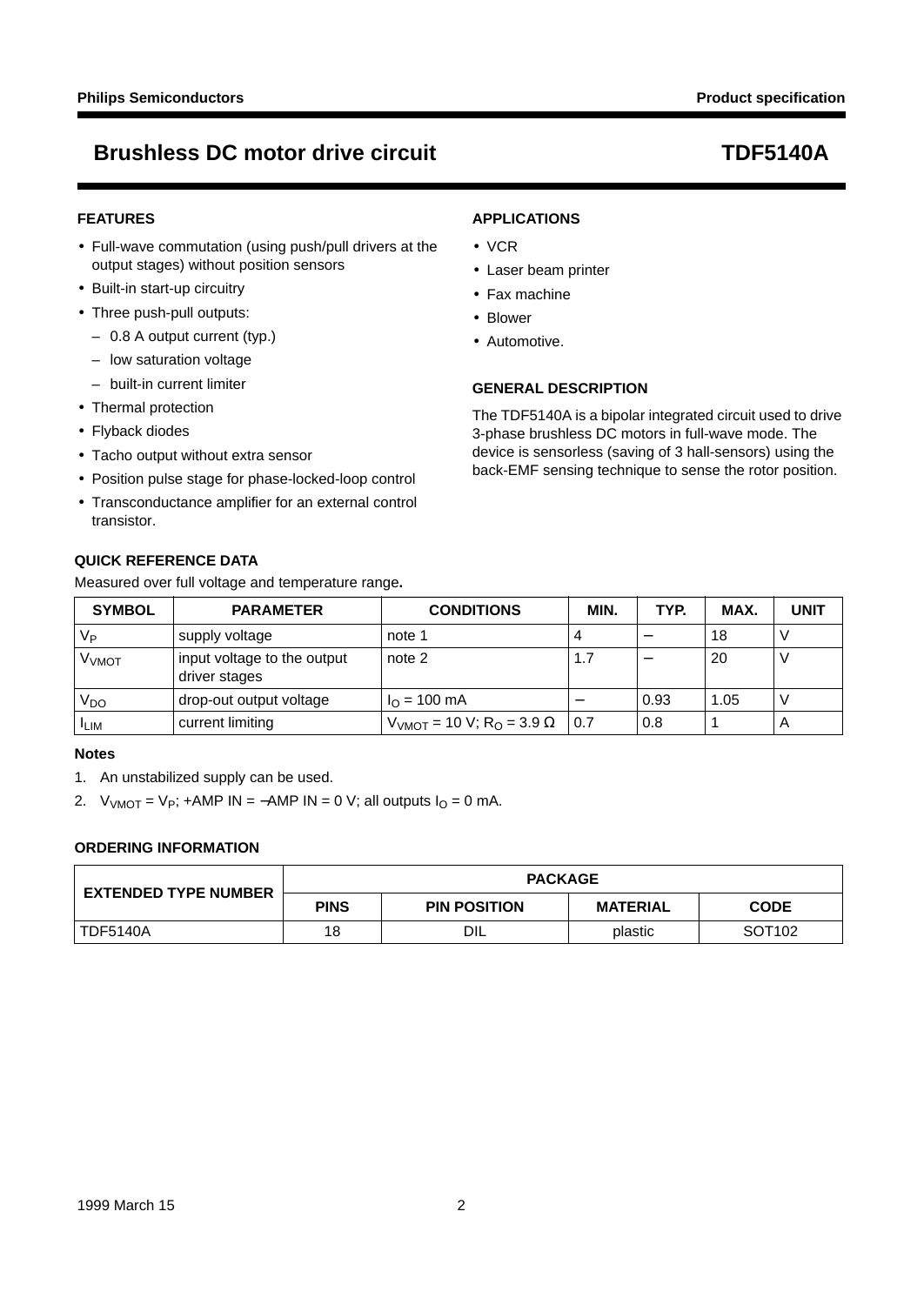## **BLOCK DIAGRAM**

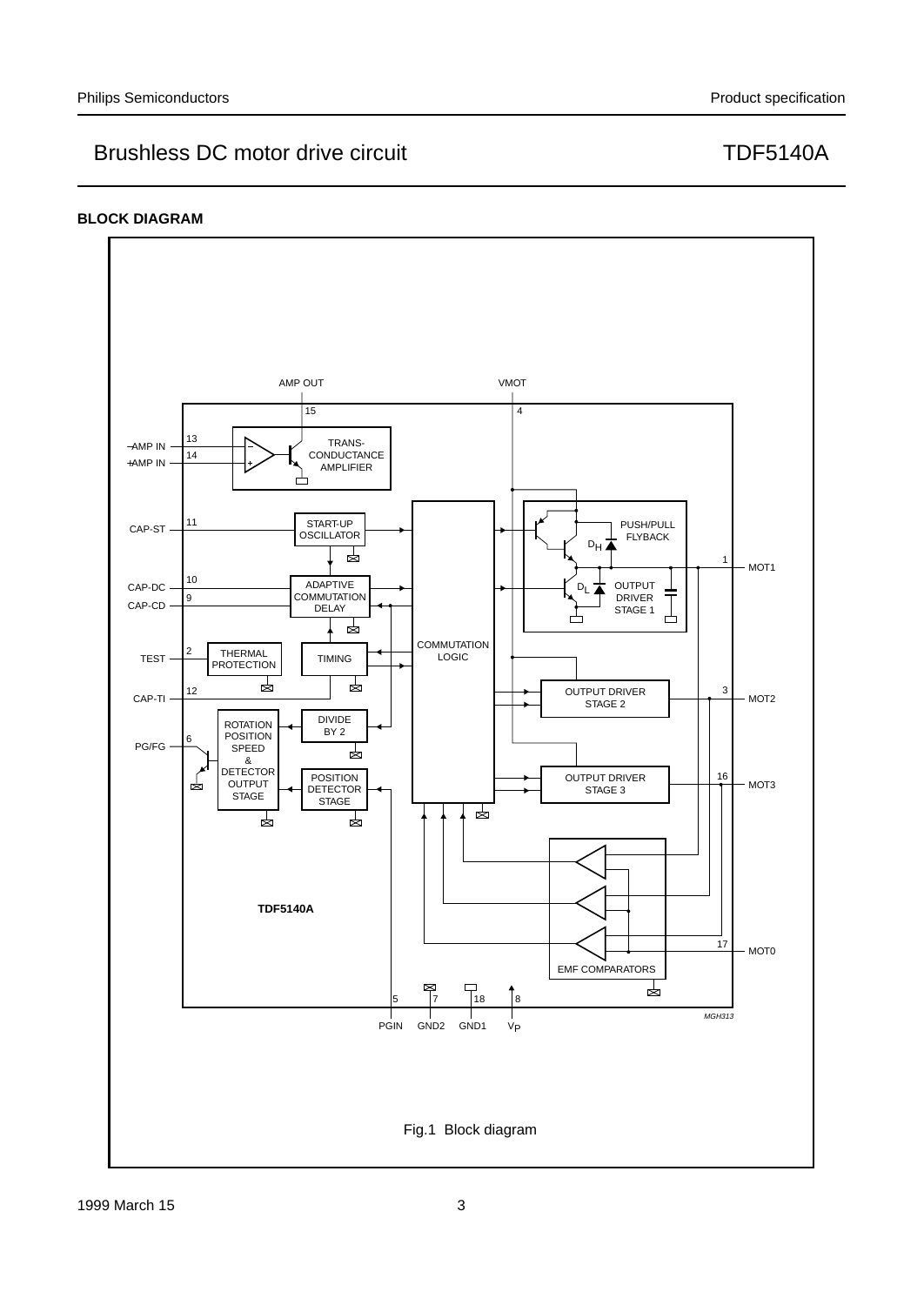## **PINNING**

| <b>SYMBOL</b>    | <b>PIN</b><br><b>DIL18</b> | <b>DESCRIPTION</b>                                                                                                                                                 |
|------------------|----------------------------|--------------------------------------------------------------------------------------------------------------------------------------------------------------------|
| MOT <sub>1</sub> | 1                          | driver output 1                                                                                                                                                    |
| TEST             | 2                          | test input/output                                                                                                                                                  |
| MOT <sub>2</sub> | 3                          | driver output 2                                                                                                                                                    |
| <b>VMOT</b>      | 4                          | input voltage for the output driver stages                                                                                                                         |
| <b>PG IN</b>     | 5                          | position generator: input from the position detector sensor to the position<br>detector stage (optional); only if an external position coil is used                |
| <b>PG/FG</b>     | 6                          | position generator/frequency generator: output of the rotation speed and position<br>detector stages (open collector digital output, negative-going edge is valid) |
| GND <sub>2</sub> | $\overline{7}$             | ground supply return for control circuits                                                                                                                          |
| V <sub>Р</sub>   | 8                          | positive supply voltage                                                                                                                                            |
| CAP-CD           | 9                          | external capacitor connection for adaptive communication delay timing                                                                                              |
| CAP-DC           | 10                         | external capacitor connection for adaptive communication delay timing copy                                                                                         |
| CAP-ST           | 11                         | external capacitor connection for start-up oscillator                                                                                                              |
| CAP-TI           | 12                         | external capacitor connection for timing                                                                                                                           |
| +AMP IN          | 13                         | non-inverting input of the transconductance amplifier                                                                                                              |
| -AMP IN          | 14                         | inverting input of the transconductance amplifier                                                                                                                  |
| AMP OUT          | 15                         | transconductance amplifier output (open collector)                                                                                                                 |
| MOT <sub>3</sub> | 16                         | driver output 3                                                                                                                                                    |
| MOT <sub>0</sub> | 17                         | input from the star point of the motor coils                                                                                                                       |
| GND1             | 18                         | ground (0 V) motor supply return for output stages                                                                                                                 |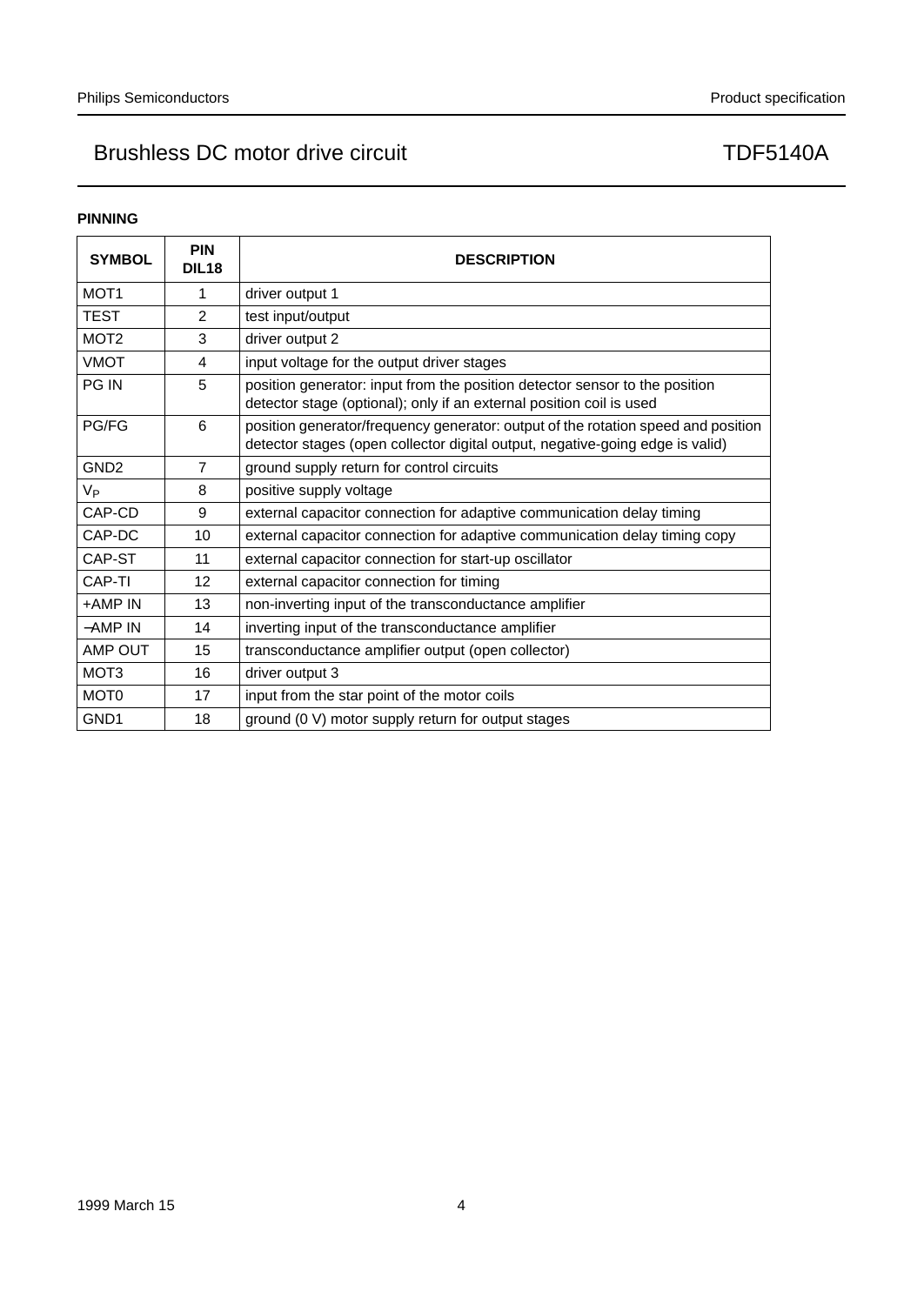

## **FUNCTIONAL DESCRIPTION**

The TDF5140A offers a sensorless three phase motor drive function. It is unique in its combination of sensorless motor drive and full-wave drive. The TDF5140A offers protected outputs capable of handling high currents and can be used with star or delta connected motors. It can easily be adapted for different motors and applications. The TDF5140A offers the following features:

- Sensorless commutation by using the motor EMF.
- Built-in start-up circuit.
- Optimum commutation, independent of motor type or motor loading.
- Built-in flyback diodes.
- Three phase full-wave drive.
- High output current (0.8 A).
- Outputs protected by current limiting and thermal protection of each output transistor.
- Low current consumption by adaptive base-drive.
- Accurate frequency generator (FG) by using the motor EMF.
- Amplifier for external position generator (PG) signal.
- Suitable for use with a wide tolerance, external PG sensor.
- Built-in multiplexer that combines the internal FG and external PG signals on one pin for easy use with a controlling microprocessor.
- Uncommitted operational transconductance amplifier (OTA), with a high output current, for use as a control amplifier.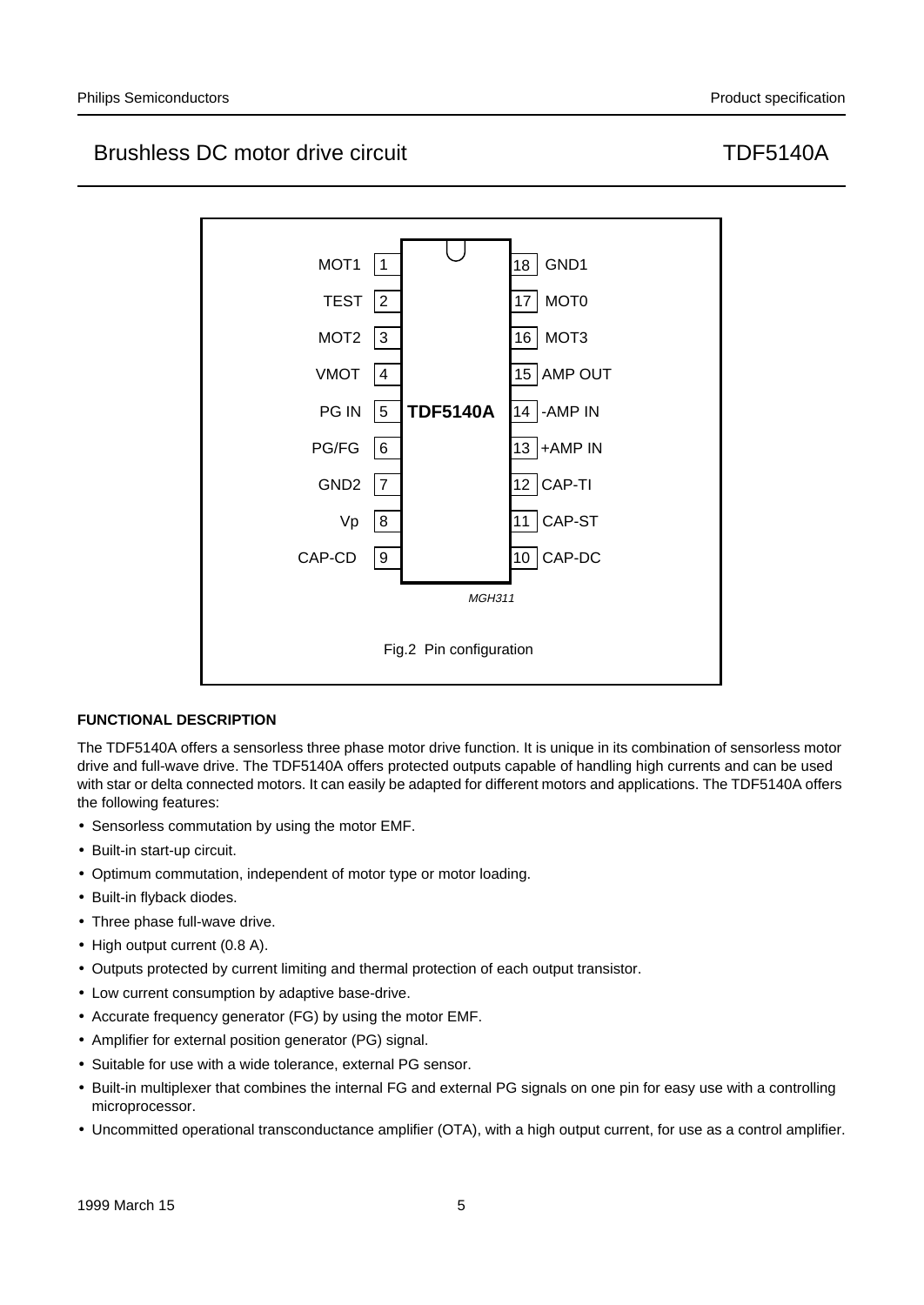# Fig.3 Power derating curve (SOT102; DIL18). Ptot (W)  $-50 - 30$  $2.80<sup>3</sup>$ 2  $\overline{0}$ 0 200 50 100 150 <sup>70</sup> 30 MBD535  $T_{amb} (°C)$  $2.28$ 1.05

## **LIMITING VALUES**

In accordance with the Absolute Maximum Rating System (IEC 134).

| <b>SYMBOL</b>               | <b>PARAMETER</b>                                   | <b>CONDITIONS</b> | MIN.       | MAX.                             | <b>UNIT</b> |
|-----------------------------|----------------------------------------------------|-------------------|------------|----------------------------------|-------------|
| $V_{\mathsf{P}}$            | supply voltage                                     |                   |            | 18                               | V           |
| $V_{1}$                     | input voltage; all pins except<br>VMOT             | $V_1 < 18 V$      | $-0.3$     | $V_P + 0.5$                      | V           |
| <b>V<sub>VMOT</sub></b>     | VMOT input voltage                                 |                   | $-0.5$     | 20                               | V           |
| $V_{\rm O}$                 | output voltage                                     |                   |            |                                  |             |
|                             | AMP OUT and PG/FG                                  |                   | <b>GND</b> | V <sub>P</sub>                   | V           |
|                             | MOT1, MOT2 and MOT3                                |                   | $-1$       | $VVMOT + VDHF$                   | V           |
| $V_{1}$                     | input voltage CAP-ST, CAP-TI,<br>CAP-CD and CAP-DC |                   |            | 2.5                              | V           |
| $T_{\text{stg}}$            | storage temperature                                |                   | $-55$      | $+150$                           | $^{\circ}C$ |
| $\mathsf{T}_{\mathsf{amb}}$ | operating ambient temperature                      |                   | $-30$      | $+70$                            | $^{\circ}C$ |
| $P_{\text{tot}}$            | total power dissipation                            | see Fig. 3        | -          | $\overbrace{\phantom{12322111}}$ | W           |
| $\rm V_{es}$                | electrostatic handling                             | see "Handling"    |            | 500                              | V           |

## **HANDLING**

Every pin withstands the ESD test in accordance with "MIL-STD-883C class 2". Method 3015 (HBM 1500 Ω, 100 pF) 3 pulses + and 3 pulses − on each pin referenced to ground.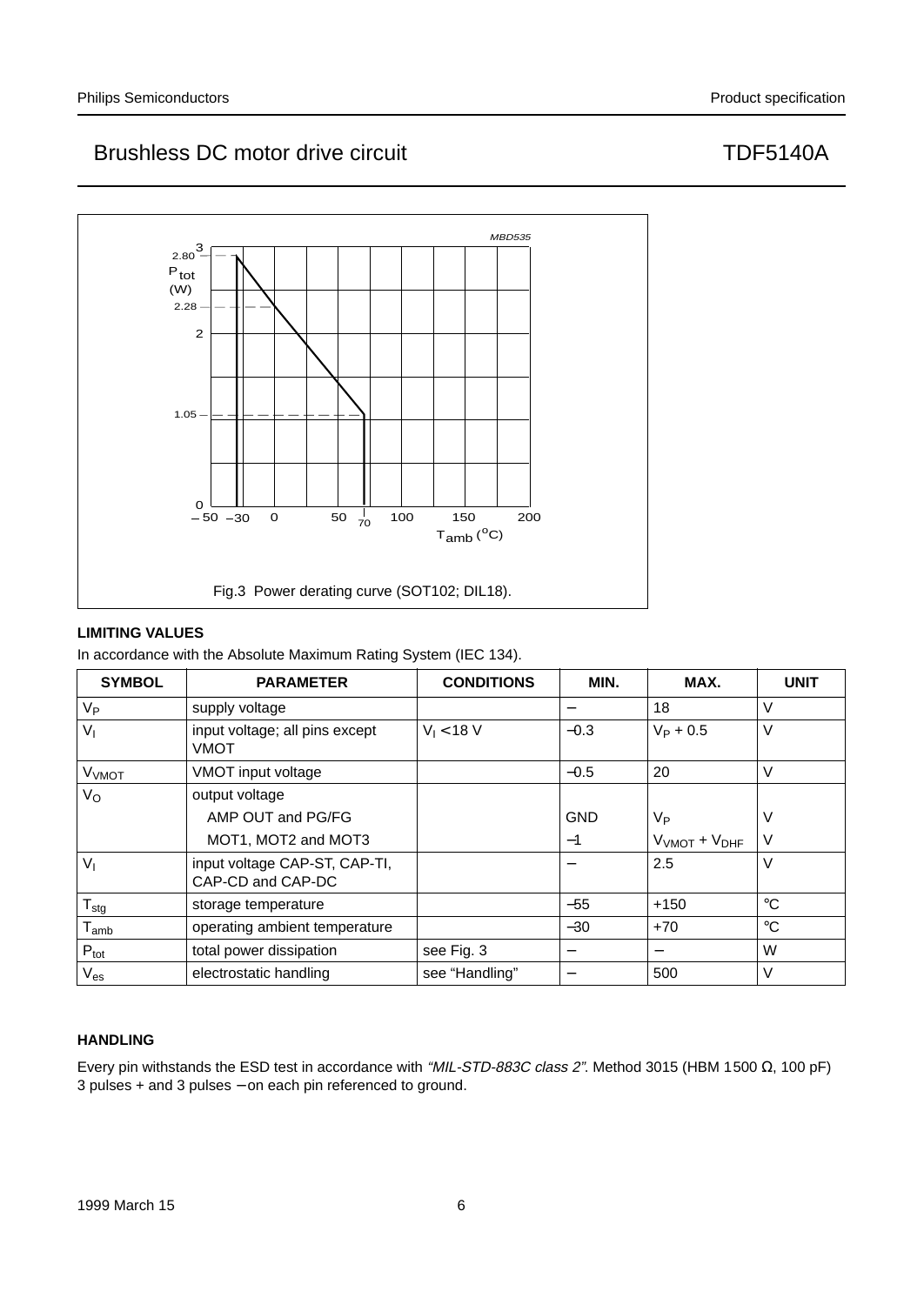## **CHARACTERISTICS**

 $V_P = 14.5$  V;  $T_{amb} = 25$  °C; unless otherwise specified.

| <b>SYMBOL</b>                                                                                 | <b>PARAMETER</b>                                             | <b>CONDITIONS</b>                              | MIN.                     | TYP.                     | MAX.                     | <b>UNIT</b> |
|-----------------------------------------------------------------------------------------------|--------------------------------------------------------------|------------------------------------------------|--------------------------|--------------------------|--------------------------|-------------|
| <b>Supply</b>                                                                                 |                                                              |                                                |                          |                          |                          |             |
| <b>V<sub>P</sub></b>                                                                          | supply voltage                                               | note 1                                         | $\overline{4}$           | $\qquad \qquad -$        | 18                       | $\vee$      |
| Ιp                                                                                            | supply current                                               | note 2                                         |                          | 3.7                      | 5                        | mA          |
| <b>V<sub>VMOT</sub></b>                                                                       | input voltage to the output driver<br>stages                 | see Fig.1                                      | 1.7                      | —                        | 20                       | V           |
| <b>Thermal protection</b>                                                                     |                                                              |                                                |                          |                          |                          |             |
| local temperature at<br>$\mathsf{T}_{\mathsf{SD}}$<br>temperature sensor causing<br>shut-down |                                                              |                                                | 130                      | 140                      | 150                      | $\circ$ C   |
| $\Delta\mathsf{T}$                                                                            | reduction in temperature before<br>switch-on                 | after shut-down                                | —                        | $T_{SD} - 30$            | $\overline{\phantom{0}}$ | Κ           |
| MOT0; centre tap                                                                              |                                                              |                                                |                          |                          |                          |             |
| $V_{I}$                                                                                       | input voltage                                                |                                                | $-0.5$                   | $\qquad \qquad -$        | V <sub>VMOT</sub>        | V           |
| I <sub>I</sub>                                                                                | input bias current                                           | $0.5 V < V_1 < V_{VMOT} - 1.5 V$               | $-10$                    |                          | 0                        | μA          |
| V <sub>CSW</sub>                                                                              | comparator switching level                                   | note 3                                         | ±20                      | ±30                      | ±40                      | mV          |
| $\Delta V_{\text{CSW}}$                                                                       | variation in comparator<br>switching levels                  |                                                | $-3$                     | $\mathbf 0$              | $+3$                     | mV          |
| $V_{\text{hys}}$                                                                              | comparator input hysteresis                                  |                                                | $\overline{\phantom{0}}$ | 75                       | $\overline{\phantom{0}}$ | $\mu$ V     |
| MOT1, MOT2 and MOT3                                                                           |                                                              |                                                |                          |                          |                          |             |
| V <sub>DO</sub>                                                                               | drop-out output voltage                                      | $I_{\rm O} = 100 \text{ mA}$                   | $\overline{\phantom{0}}$ | 0.93                     | 1.05                     | V           |
|                                                                                               |                                                              | $I_{O} = 500$ mA                               | $\overline{\phantom{0}}$ | 1.65                     | 1.80                     | V           |
| $\Delta V_{OL}$                                                                               | variation in saturation voltage<br>between lower transistors | $I_{\Omega}$ = 100 mA                          |                          |                          | 180                      | mV          |
| $\Delta V_{OH}$                                                                               | variation in saturation voltage<br>between upper transistors | $I_{O} = -100$ mA                              | $\qquad \qquad -$        | $\qquad \qquad -$        | 180                      | mV          |
| $I_{LIM}$                                                                                     | current limiting                                             | $VVMOT$ = 10 V; R <sub>O</sub> = 6.8 Ω         | 0.7                      | 0.8                      | 1                        | Α           |
| $V_{\text{DHF}}$                                                                              | diode forward voltage (diode $D_H$ )                         | $I_{O} = -500$ mA; notes 4<br>and 5; see Fig.1 |                          | —                        | 1.5                      | $\vee$      |
| $V_{DLF}$                                                                                     | diode forward voltage (diode DL)                             | $IO$ = 500 mA; notes 4 and<br>5; see Fig.1     | $-1.5$                   | —                        | $\overline{\phantom{0}}$ | V           |
| I <sub>DM</sub>                                                                               | peak diode current                                           | note 5                                         |                          |                          | $\mathbf 1$              | A           |
| +AMP IN and -AMP IN                                                                           |                                                              |                                                |                          |                          |                          |             |
| $V_{I}$                                                                                       | input voltage                                                |                                                | $-0.3$                   | $\qquad \qquad -$        | $V_P - 1.7$              | V           |
|                                                                                               | differential mode voltage without<br>'latch-up'              |                                                |                          | —                        | $\pm V_P$                | V           |
| $I_b$                                                                                         | input bias current                                           |                                                | $\overline{\phantom{0}}$ | $\qquad \qquad -$        | 650                      | nA          |
| C <sub>1</sub>                                                                                | input capacitance                                            |                                                |                          | $\overline{4}$           |                          | pF          |
| $V_{offset}$                                                                                  | input offset voltage                                         |                                                | $\overline{\phantom{0}}$ | $\overline{\phantom{0}}$ | 10                       | mV          |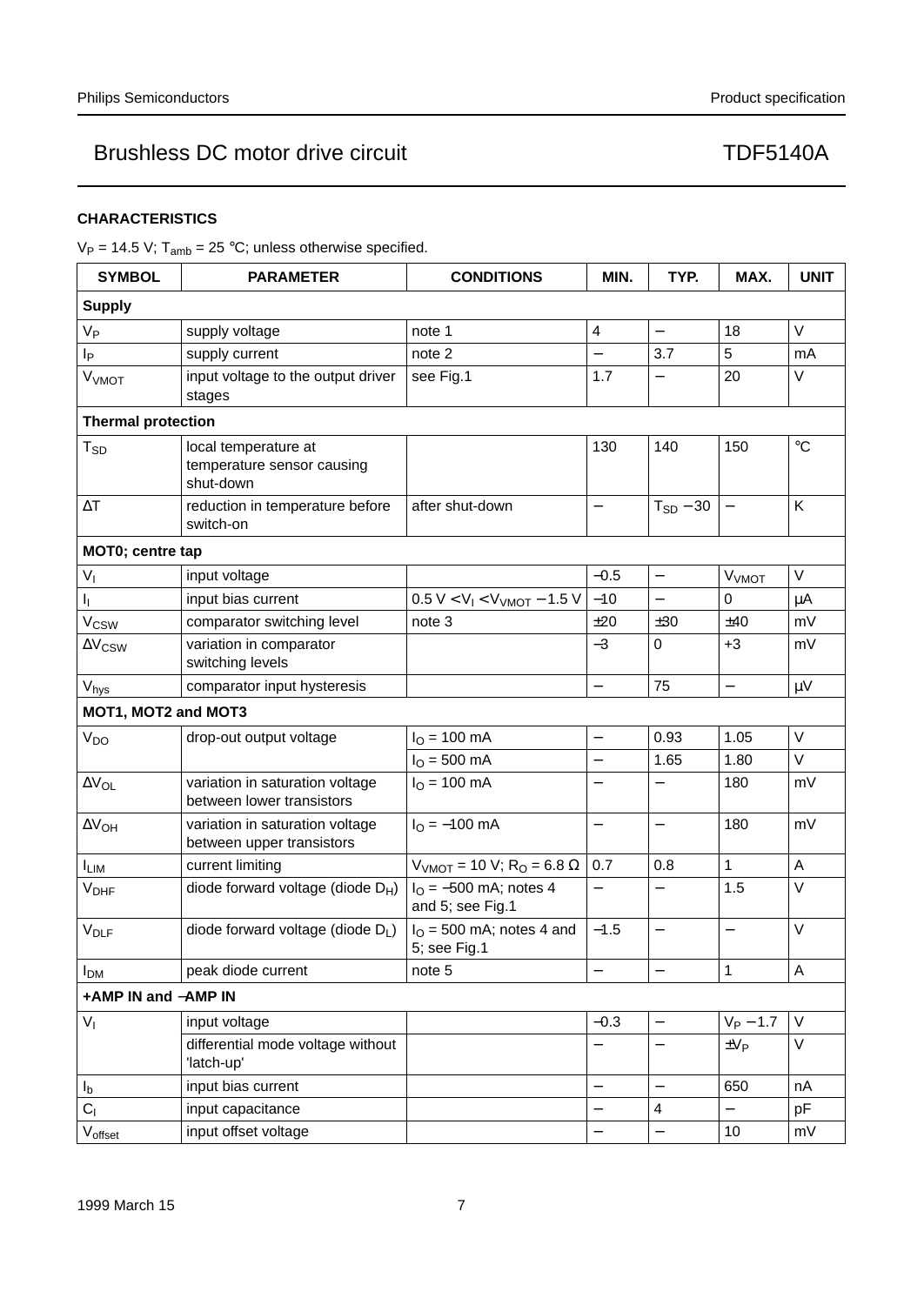| <b>SYMBOL</b>               | <b>PARAMETER</b>                                      | <b>CONDITIONS</b>                           | MIN.                     | TYP.                     | MAX.                     | <b>UNIT</b> |  |
|-----------------------------|-------------------------------------------------------|---------------------------------------------|--------------------------|--------------------------|--------------------------|-------------|--|
| AMP OUT (open collector)    |                                                       |                                             |                          |                          |                          |             |  |
| łŗ.                         | output sink current                                   |                                             | 40                       | $\overline{\phantom{0}}$ | $\qquad \qquad -$        | mA          |  |
| $V_{sat}$                   | saturation voltage                                    | $I_1 = 40$ mA                               |                          | 1.5                      | 2.1                      | V           |  |
| $V_{\rm O}$                 | output voltage                                        |                                             | $-0.5$                   | $\qquad \qquad -$        | $+18$                    | V           |  |
| <b>SR</b>                   | slew rate                                             | $R_L = 330 \Omega$ ; C <sub>L</sub> = 50 pF |                          | 60                       |                          | mA/µs       |  |
| G <sub>tr</sub>             | transfer gain                                         |                                             | 0.3                      | $\qquad \qquad -$        | $\overline{\phantom{0}}$ | $\mathsf S$ |  |
| <b>PG IN</b>                |                                                       |                                             |                          |                          |                          |             |  |
| V <sub>1</sub>              | input voltage                                         |                                             | $-0.3$                   |                          | $+5$                     | V           |  |
| $\mathsf{I}_\mathsf{b}$     | input bias current                                    |                                             | $\overline{\phantom{0}}$ |                          | 650                      | nA          |  |
| $R_{I}$                     | input resistance                                      |                                             | 5                        |                          | 30                       | $k\Omega$   |  |
| V <sub>CWS</sub>            | comparator switching level                            |                                             | 86                       |                          | 107                      | mV          |  |
| V <sub>hys</sub>            | comparator input hysteresis                           |                                             |                          | ±8                       |                          | mV          |  |
| PG/FG (open collector)      |                                                       |                                             |                          |                          |                          |             |  |
| $V_{OL}$                    | LOW level output voltage                              | $I_{O} = 1.6$ mA                            | $\overline{\phantom{0}}$ | $\overline{\phantom{0}}$ | 0.4                      | V           |  |
| $V_{OH(max)}$               | maximum HIGH level output<br>voltage                  |                                             | $V_{P}$                  |                          |                          | V           |  |
| $t_{\text{THL}}$            | HIGH-to-LOW transition time                           | $C_L = 50$ pF; $R_L = 10$ k $\Omega$        | $\qquad \qquad -$        | 0.5                      | $\overline{\phantom{0}}$ | $\mu s$     |  |
|                             | ratio of PG/FG frequency and<br>commutation frequency |                                             |                          | 1:2                      | $\overline{\phantom{0}}$ |             |  |
| $\delta$                    | duty factor                                           |                                             |                          | 50                       |                          | %           |  |
| t <sub>PL</sub>             | pulse width LOW                                       | after a PG IN pulse                         | 5                        | $\overline{7}$           | 18                       | $\mu s$     |  |
| <b>CAP-ST</b>               |                                                       |                                             |                          |                          |                          |             |  |
| $I_{\text{sink}}$           | output sink current                                   |                                             | 1.5                      | 2.0                      | 2.5                      | μA          |  |
| I <sub>source</sub>         | output source current                                 |                                             | $-2.5$                   | $-2.0$                   | $-1.5$                   | μA          |  |
| $\mathsf{V}_{\mathsf{SWL}}$ | LOW level switching voltage                           |                                             | $\overline{\phantom{0}}$ | 0.20                     |                          | V           |  |
| <b>V<sub>SWH</sub></b>      | HIGH level switching voltage                          |                                             | $\qquad \qquad -$        | 2.20                     | $\qquad \qquad -$        | V           |  |
| <b>CAP-TI</b>               |                                                       |                                             |                          |                          |                          |             |  |
| $I_{\text{sink}}$           | output sink current                                   |                                             |                          | 28                       | $\overline{\phantom{0}}$ | $\mu$ A     |  |
| Isource                     | output source current                                 | $0.05 V < V_{CAP-TI} < 0.3 V$               | $\qquad \qquad -$        | $-57$                    | $\overline{\phantom{0}}$ | μA          |  |
|                             |                                                       | $0.3 V < V_{CAP-TI} < 2.2 V$                | $\qquad \qquad -$        | $-5$                     |                          | μA          |  |
| $V_{SWL}$                   | LOW level switching voltage                           |                                             | $\qquad \qquad -$        | 50                       | $\qquad \qquad -$        | mV          |  |
| Vswm                        | MIDDLE level switching voltage                        |                                             |                          | 0.30                     |                          | V           |  |
| $V_{SWH}$                   | HIGH level switching voltage                          |                                             | —                        | 2.20                     | —                        | V           |  |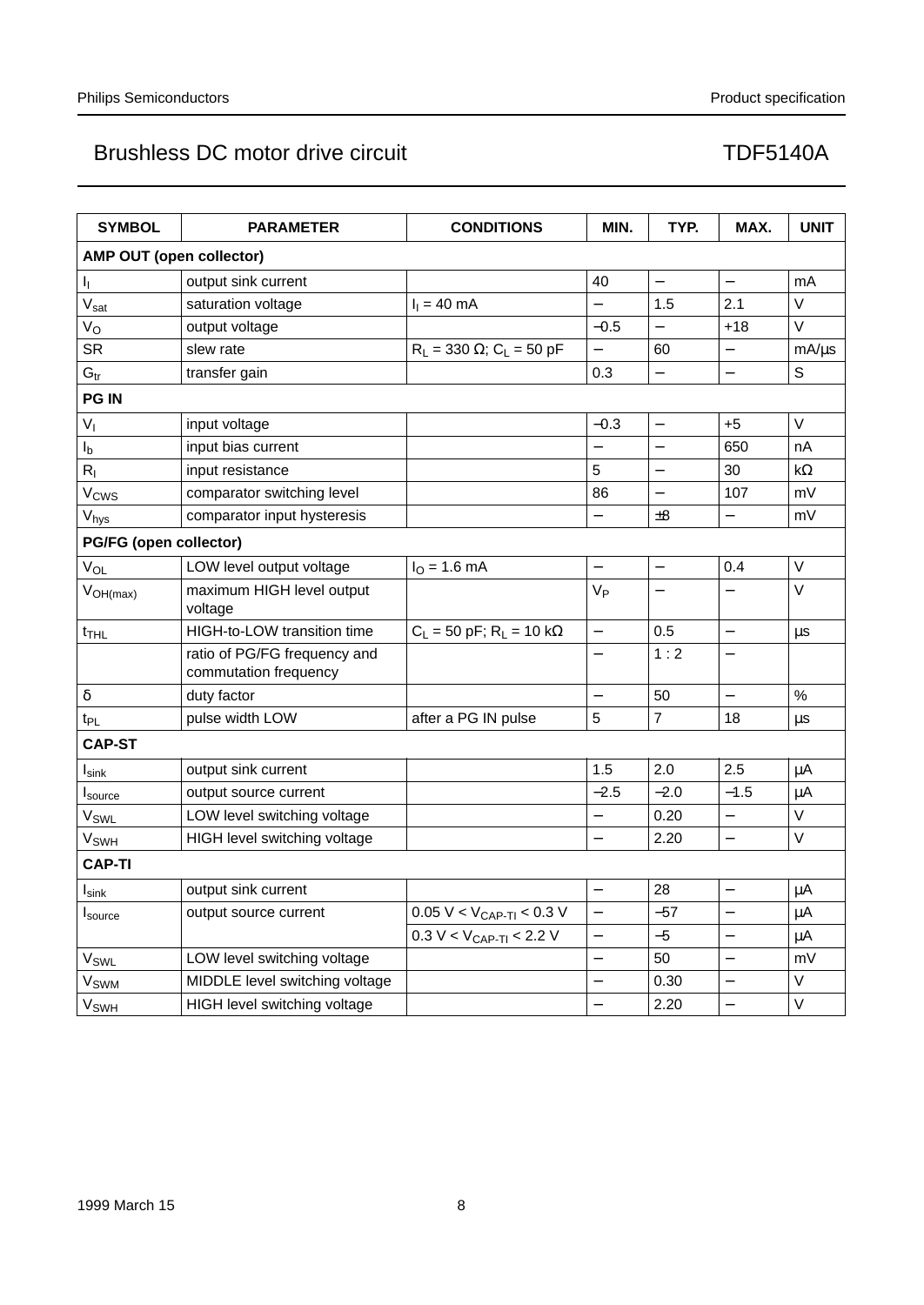| <b>SYMBOL</b>                       | <b>PARAMETER</b>                | <b>CONDITIONS</b> | MIN.    | TYP.    | MAX.    | <b>UNIT</b> |
|-------------------------------------|---------------------------------|-------------------|---------|---------|---------|-------------|
| <b>CAP-CD</b>                       |                                 |                   |         |         |         |             |
| $I_{\text{sink}}$                   | output sink current             |                   | 10.6    | 16.2    | 22      | μA          |
| I <sub>source</sub>                 | output source current           |                   | $-5.3$  | $-8.1$  | $-11$   | μA          |
| $I_{sink}/I_{source}$               | ratio of sink to source current |                   | 1.85    | 2.05    | 2.25    |             |
| $V_{IL}$                            | LOW level input voltage         |                   | 850     | 875     | 900     | mV          |
| V <sub>IH</sub>                     | HIGH level input voltage        | 2.3               | 2.4     | 2.55    | V       |             |
| <b>CAP-DC</b>                       |                                 |                   |         |         |         |             |
| $I_{\text{sink}}$                   | output sink current             |                   | 10.1    | 15.5    | 20.9    | μA          |
| I <sub>source</sub>                 | output source current           |                   | $-20.9$ | $-15.5$ | $-10.1$ | μA          |
| $I_{\text{sink}}/I_{\text{source}}$ | ratio of sink to source current |                   | 0.9     | 1.025   | 1.15    |             |
| $V_{IL}$                            | LOW level input voltage         |                   | 850     | 875     | 900     | mV          |
| V <sub>IH</sub>                     | <b>HIGH</b> level input voltage |                   | 2.3     | 2.4     | 2.55    | V           |

## **Notes**

- 1. An unstabilized supply can be used.
- 2.  $V<sub>VMOT</sub> = V<sub>P</sub>$ , all other inputs at 0 V; all outputs at V<sub>P</sub>;  $I<sub>O</sub> = 0$  mA.
- 3. Switching levels with respect to MOT1, MOT2 and MOT3.
- 4. Drivers are in the high-impedance OFF-state.
- 5. The outputs are short-circuit protected by limiting the current and the IC temperature.

## **APPLICATION INFORMATION**

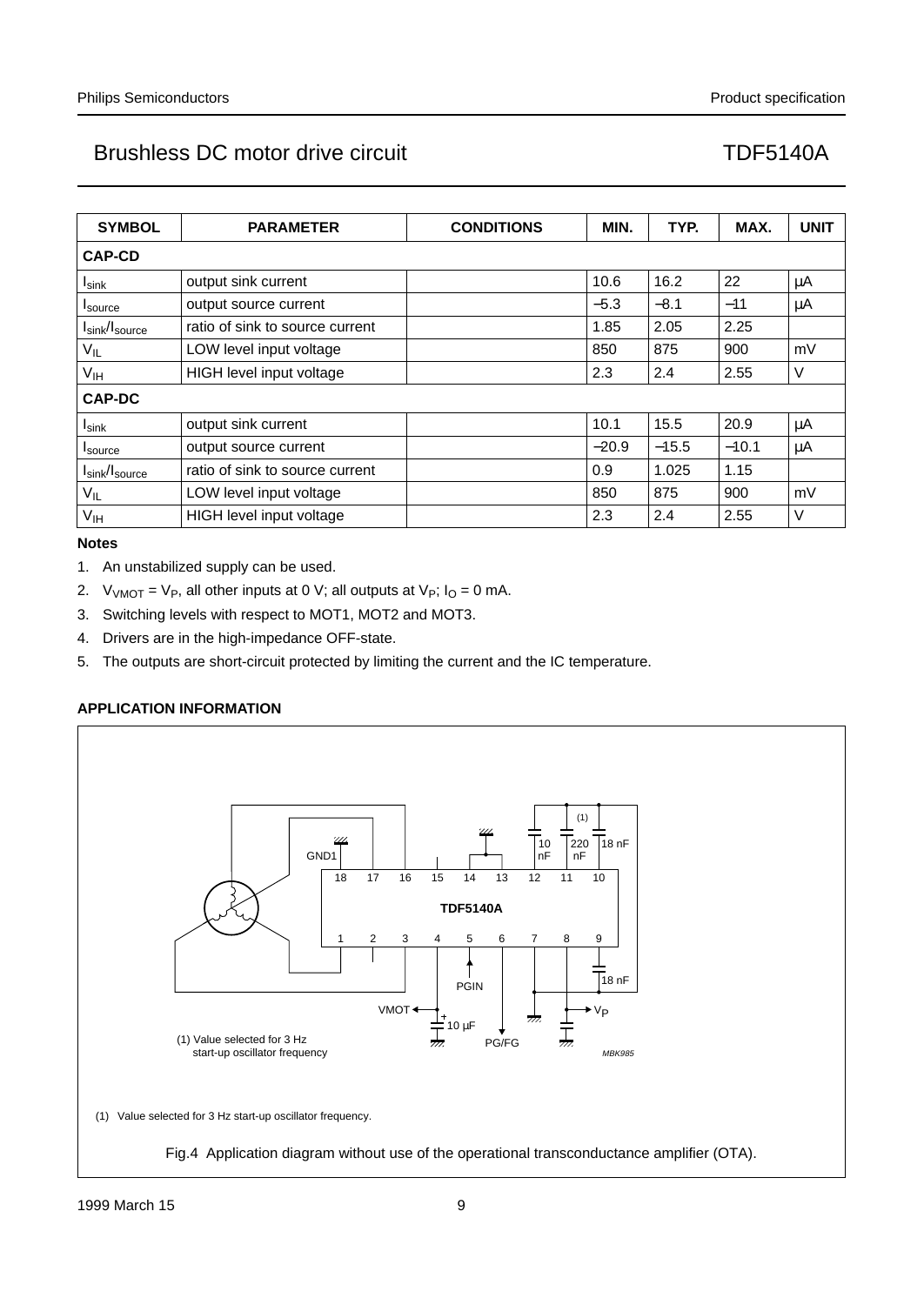### **Introduction (see Fig.5)**

Full-wave driving of a three phase motor requires three push-pull output stages. In each of the six possible states two outputs are active, one sourcing (H) and one sinking (L). The third output presents a high impedance (Z) to the motor which enables measurement of the motor back-EMF in the corresponding motor coil by the EMF comparator at each output. The commutation logic is responsible for control of the output transistors and selection of the correct EMF comparator. In Table 1 the sequence of the six possible states of the outputs has been depicted.

| Table 1 Output states. |  |  |
|------------------------|--|--|
|------------------------|--|--|

| <b>STATE</b> | MOT1 <sup>(1)</sup> | MOT2 <sup>(1)</sup> | MOT3 <sup>(1)</sup> |
|--------------|---------------------|---------------------|---------------------|
|              |                     |                     |                     |
|              |                     |                     |                     |
|              |                     | 7                   |                     |
|              | 7                   |                     |                     |
| 5            |                     |                     |                     |
|              |                     |                     |                     |

**Note**

- 1.  $H = HIGH state$ ;
	- $L = LOW state$ ;

 $Z =$  high impedance OFF-state.

The zero-crossing in the motor EMF (detected by the comparator selected by the commutation logic) is used to calculate the correct moment for the next commutation, that is, the change to the next output state. The delay is calculated (depending on the motor loading) by the adaptive commutation delay block.

Because of high inductive loading the output stages contain flyback diodes. The output stages are also protected by a current limiting circuit and by thermal protection of the six output transistors.

The detected zero-crossings are used to provide speed information. The information has been made available on the PG/FG output pin. This is an open collector output and provides an output signal with a frequency that is half the commutation frequency. A VCR scanner also requires a PG phase sensor. This circuit has an interface for a simple pick-up coil. A multiplexer circuit is also provided to combine the FG and PG signals in time.

The system will only function when the EMF voltage from the motor is present. Therefore, a start oscillator is provided that will generate commutation pulses when no zero-crossings in the motor voltage are available.

A timing function is incorporated into the device for internal timing and for timing of the reverse rotation detection.

The TDF5140A also contains an uncommitted transconductance amplifier (OTA) that can be used as a control amplifier. The output is capable of directly driving an external power transistor.

The TDF5140A is designed for systems with low current consumption: use of I2L logic, adaptive base drive for the output transistors (patented), possibility of using a pick-up coil without bias current.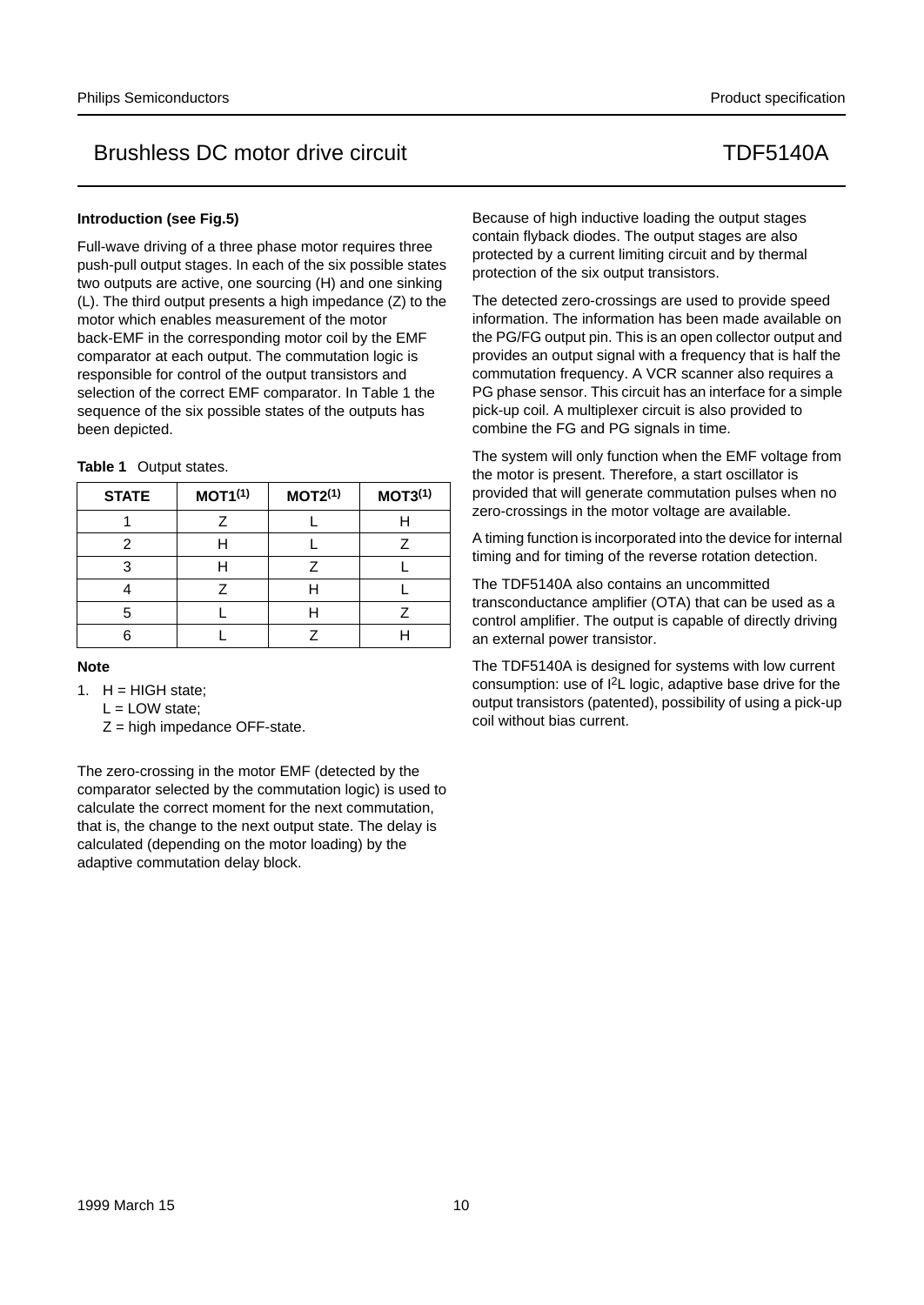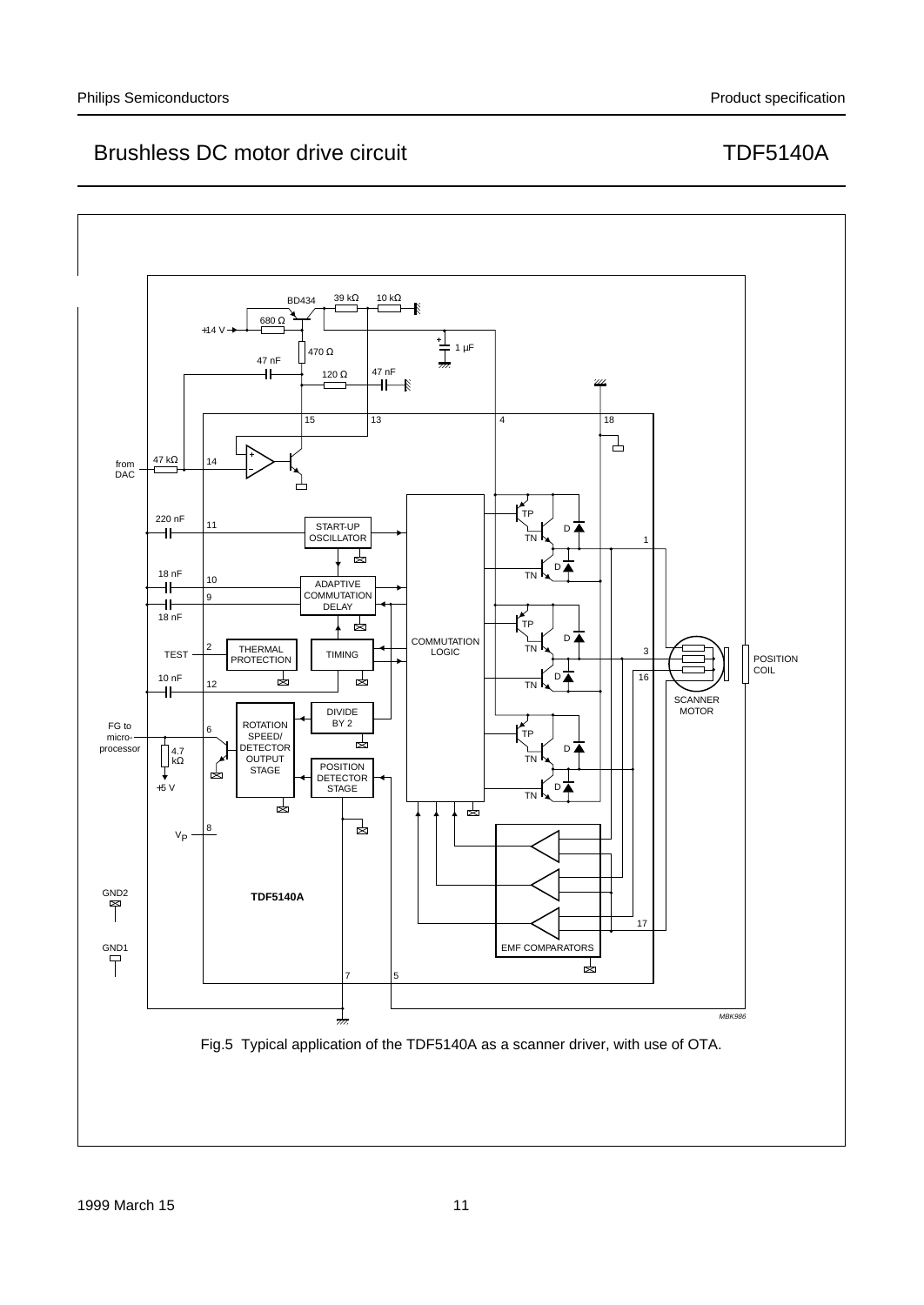### **Adjustments**

The system has been designed in such a way that the tolerances of the application components are not critical. However, the approximate values of the following components must still be determined:

- The start capacitor; this determines the frequency of the start oscillator.
- The two capacitors in the adaptive commutation delay circuit; these are important in determining the optimum moment for commutation, depending on the type and loading of the motor.
- The timing capacitor; this provides the system with its timing signals.

### THE START CAPACITOR (CAP-ST)

This capacitor determines the frequency of the start oscillator. It is charged and discharged, with a current of 2 µA, from 0.05 to 2.2 V and back to 0.05 V. The time taken to complete one cycle is given by:

 $t_{start} = (2.15 \times C)$  s (with C in  $\mu$ F)

The start oscillator is reset by a commutation pulse and so is only active when the system is in the start-up mode. A pulse from the start oscillator will cause the outputs to change to the next state (torque in the motor). If the movement of the motor generates enough EMF the TDF5140A will run the motor. If the amount of EMF generated is insufficient, then the motor will move one step only and will oscillate in its new position. The amplitude of the oscillation must decrease sufficiently before the arrival of the next start pulse, to prevent the pulse arriving during the wrong phase of the oscillation. The oscillation of the motor is given by:

$$
f_{\text{osc}} = \frac{1}{2\pi\sqrt{\frac{K_t \times 1 \times p}{J}}}
$$

where:

 $K_t$  = torque constant (N.m/A)

 $I = current (A)$ 

p = number of magnetic pole-pairs

$$
J =
$$
inertia J (kg.m<sup>2</sup>)

Example:  $J = 72 \times 10^{-6}$  kg.m<sup>2</sup>, K =  $25 \times 10^{-3}$  N.m/A, p = 6 and I = 0.5 A; this gives  $f_{osc} = 5$  Hz. If the damping is high then a start frequency of 2 Hz can be chosen or  $t = 500$  ms, thus  $C = 0.5/2 = 0.25 \mu F$ , (choose 220 nF).

## THE ADAPTIVE COMMUTATION DELAY (CAP-CD AND CAP-DC)

In this circuit capacitor CAP-CD is charged during one commutation period, with an interruption of the charging current during the diode pulse. During the next commutation period this capacitor (CAP-CD) is discharged at twice the charging current. The charging current is 8.1 µA and the discharging current 16.2 µA; the voltage range is from 0.9 to 2.2 V. The voltage must stay within this range at the lowest commutation frequency of interest,  $f_{C1}$ :

$$
C = \frac{8.1 \times 10^{-6}}{f \times 1.3} = \frac{6231}{f_{c1}} (C \text{ in nF})
$$

If the frequency is lower, then a constant commutation delay after the zero-crossing is generated by the discharge from 2.2 to 0.9 V at 16.2 µA.

maximum delay =  $(0.076 \times C)$  ms (with C in nF)

Example: nominal commutation frequency = 900 Hz and the lowest usable frequency  $= 400$  Hz, so:

CAP-CD = 
$$
\frac{6231}{400}
$$
 = 15.6 (choose 18 nF)

The other capacitor, CAP-DC, is used to repeat the same delay by charging and discharging with 15.5 µA. The same value can be chosen as for CAP-CD. Fig.6 illustrates typical voltage waveforms.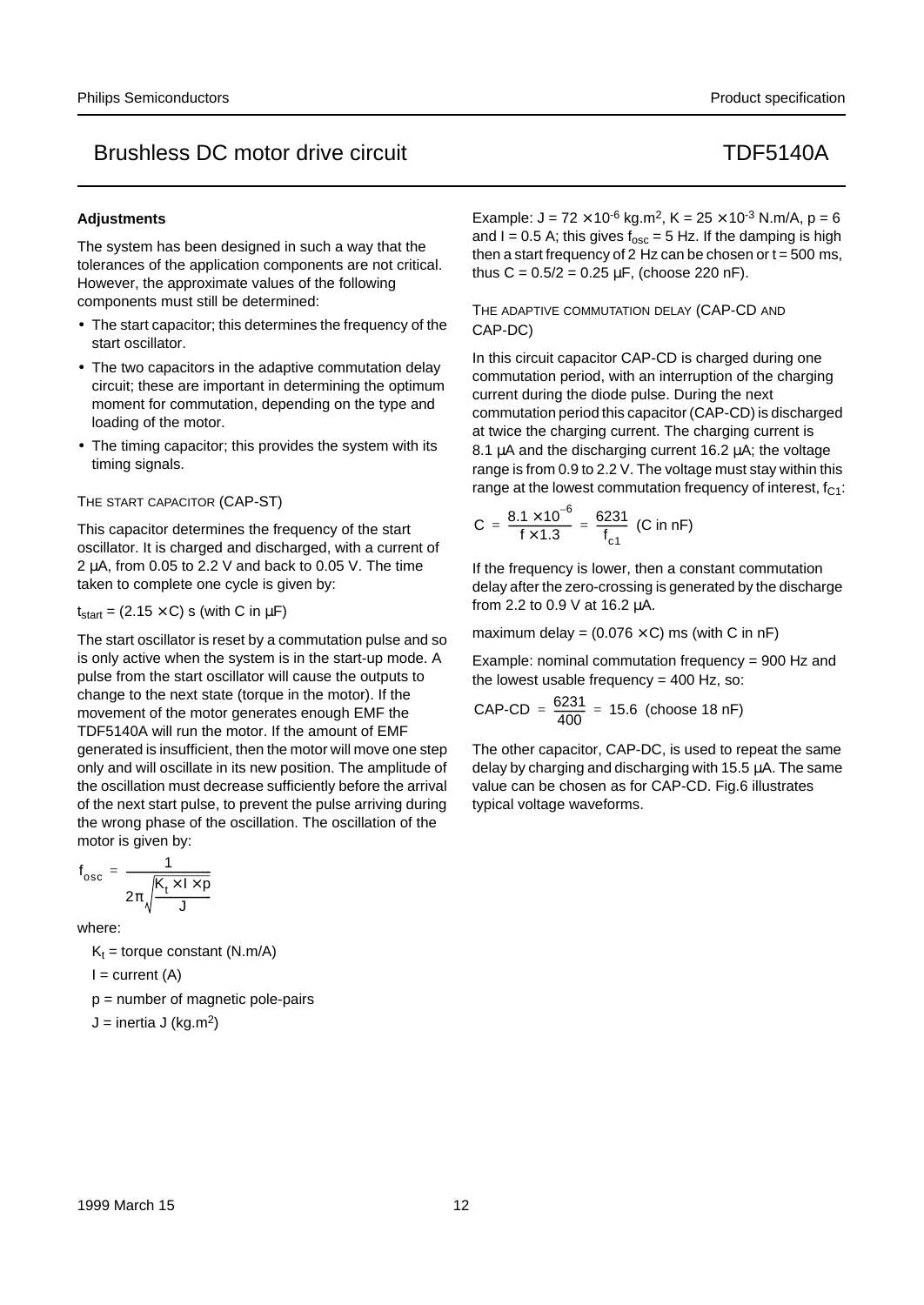

THE TIMING CAPACITOR (CAP-TI)

Capacitor CAP-TI is used for timing the successive steps within one commutation period; these steps include some internal delays.

The most important function is the watchdog time in which the motor EMF has to recover from a negative diode-pulse back to a positive EMF voltage (or vice versa). A watchdog timer is a guarding function that only becomes active when the expected event does not occur within a predetermined time.

The EMF usually recovers within a short time if the motor is running normally  $\leftlt$   $\lt$ ms). However, if the motor is motionless or rotating in the reverse direction, then the time can be longer (>>ms).

A watchdog time must be chosen so that it is long enough for a motor without EMF (still) and eddy currents that may stretch the voltage in a motor winding; however, it must be short enough to detect reverse rotation. If the watchdog

time is made too long, then the motor may run in the wrong direction (with little torque).

The capacitor is charged, with a current of 57  $\mu$ A, from 0.2 to 0.3 V. Above this level it is charged, with a current of 5 µA, up to 2.2 V only if the selected motor EMF remains in the wrong polarity (watchdog function). At the end, or, if the motor voltage becomes positive, the capacitor is discharged with a current of 28 µA. The watchdog time is the time taken to charge the capacitor, with a current of 5 µA, from 0.3 to 2.2 V.

To ensure that the internal delays are covered CAP-TI must have a minimum value of 2 nF. For the watchdog function a value for CAP-TI of 10 nF is recommended.

To ensure a good start-up and commutation, care must be taken that no oscillations occur at the trailing edge of the flyback pulse. Snubber networks at the outputs should be critically damped.

Typical voltage waveforms are illustrated by Fig.7.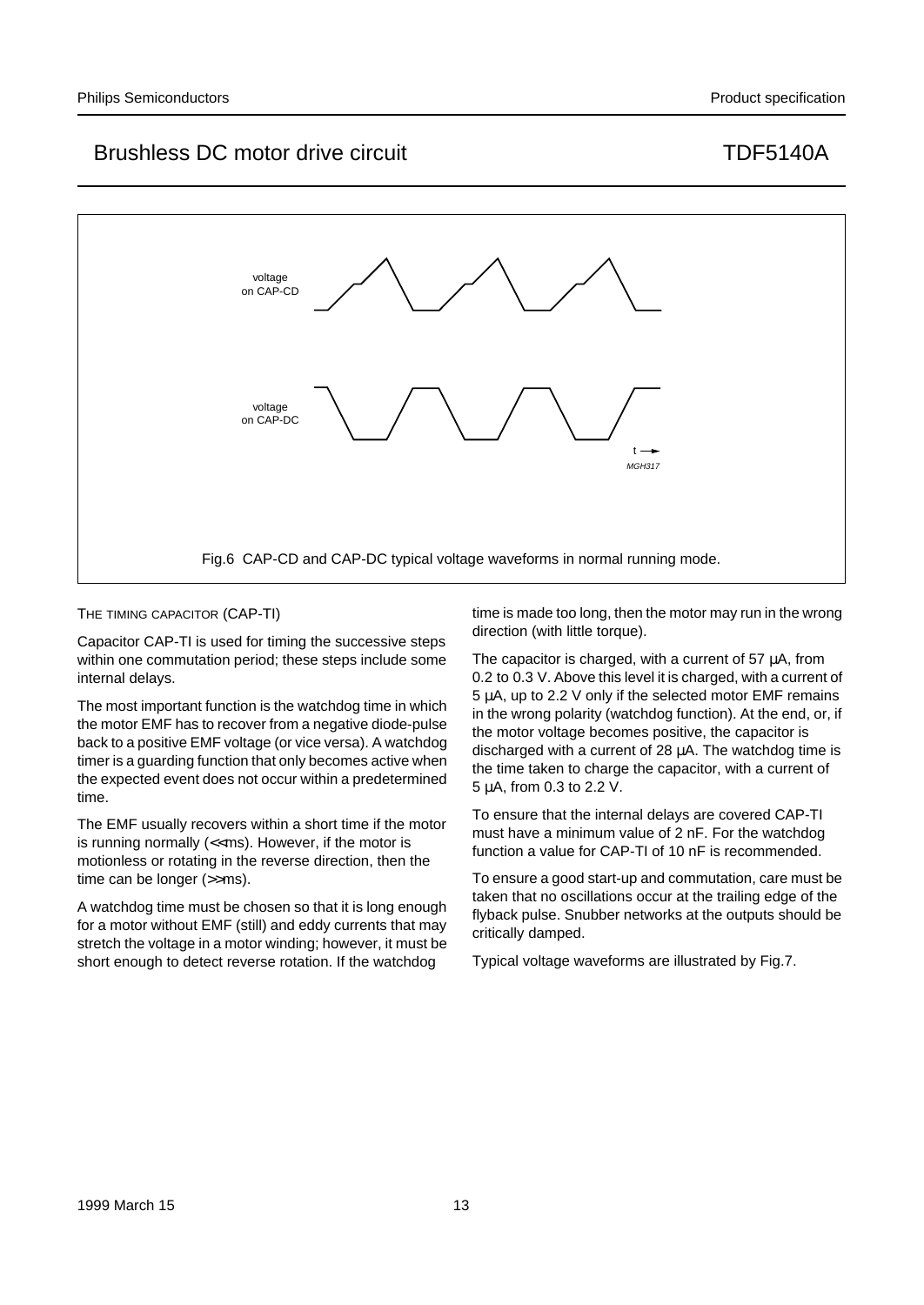

## **Other design aspects**

There are other design aspects concerning the application of the TDF5140A besides the commutation function. They are:

- Generation of the tacho signal FG
- A built-in interface for a PG sensor
- General purpose operational transconductance amplifier (OTA)
- Possibilities of motor control
- Reliability.

## FG SIGNAL

The FG signal is generated in the TDF5140A by using the zero-crossing of the motor EMF from the three motor windings. Every zero-crossing in a (star connected) motor winding is used to toggle the FG output signal. The FG frequency is therefore half the commutation frequency. All transitions indicate the detection of a zero-crossing (except for PG). The negative-going edges are called FG pulses because they generate an interrupt in a controlling microprocessor.

The accuracy of the FG output signal (jitter) is very good. This accuracy depends on the symmetry of the motor's electromagnetic construction, which also effects the satisfactory functioning of the motor itself.

Example: A 3-phase motor with 6 magnetic pole-pairs at 1500 rpm and with a full-wave drive has a commutation frequency of  $25 \times 6 \times 6 = 900$  Hz, and generates a tacho signal of 450 Hz.

### PG SIGNAL

The accuracy of the PG signal in applications such as VCR must be high (phase information). This accuracy is obtained by combining the accurate FG signal with the PG signal by using a wide tolerance external PG sensor. The external PG signal (PG IN) is only used as an indicator to select a particular FG pulse. This pulse differs from the other FG pulses in that it has a short LOW-time of 18 µs after a HIGH-to-LOW transition. All other FG pulses have a 50% duty factor (see Fig.8).

For more information also see "application note EIE/AN 93014".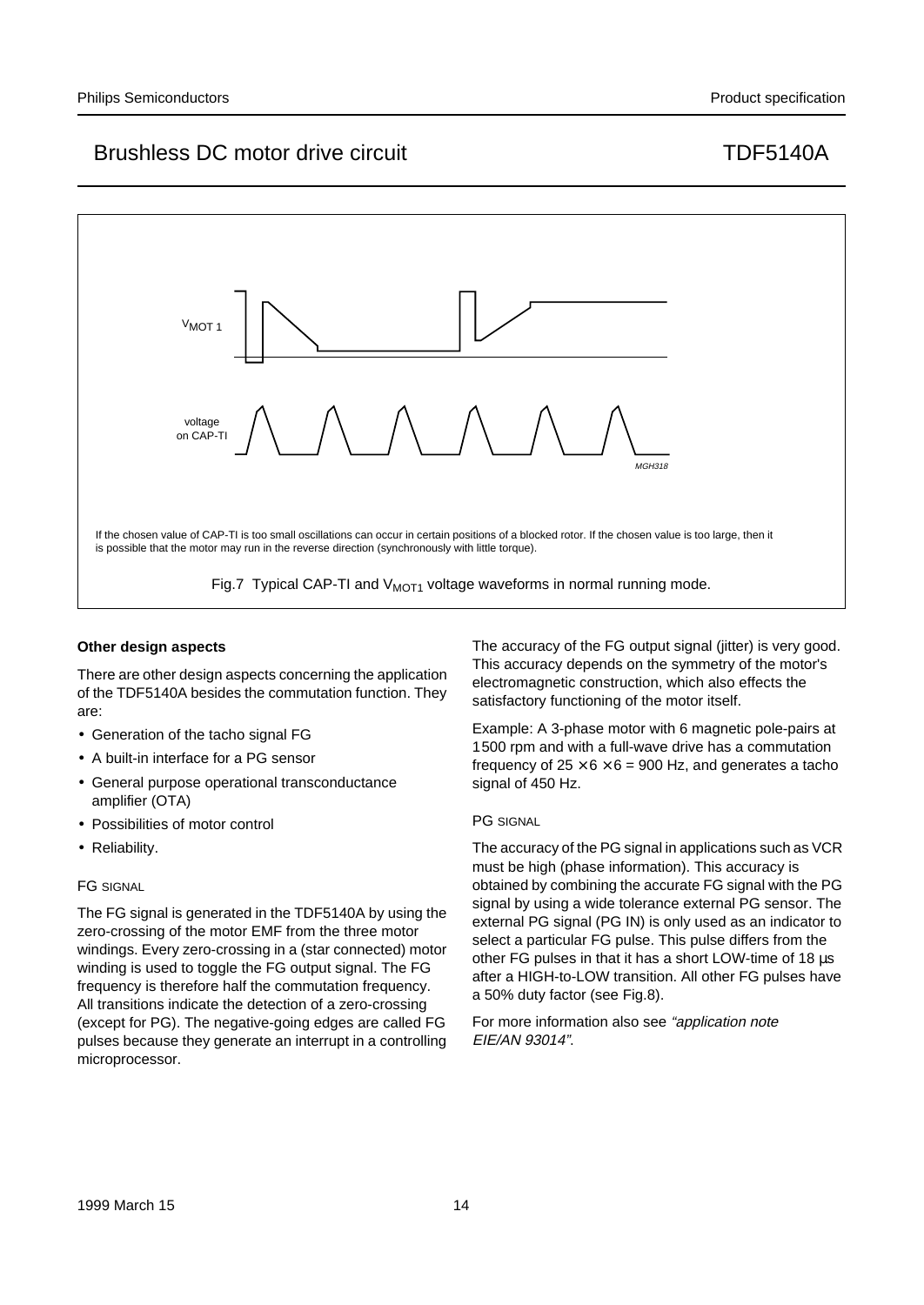

The special PG pulse is derived from the negative-going zero-crossing from the MOT3 output (pin 16). The external PG signal (PG IN on pin 5) must sense a positive-going voltage (>80 mV) within 1.5 to 7.5 commutation periods before the negative-going zero-crossing in MOT3 (see Fig.8).

The voltage requirements of the PG IN input are such that an inexpensive pick-up coil can be used as a sensor (see Fig.9).

Example: If  $p = 6$ , then one revolution contains  $6 \times 6 = 36$ commutations. The tolerance is 6 periods, that is 60 degrees (mechanically) or 6.67 ms at 1500 rpm.

If a PG sensor is not used, the PG IN input must be grounded, this will result in a 50% duty factor FG signal.

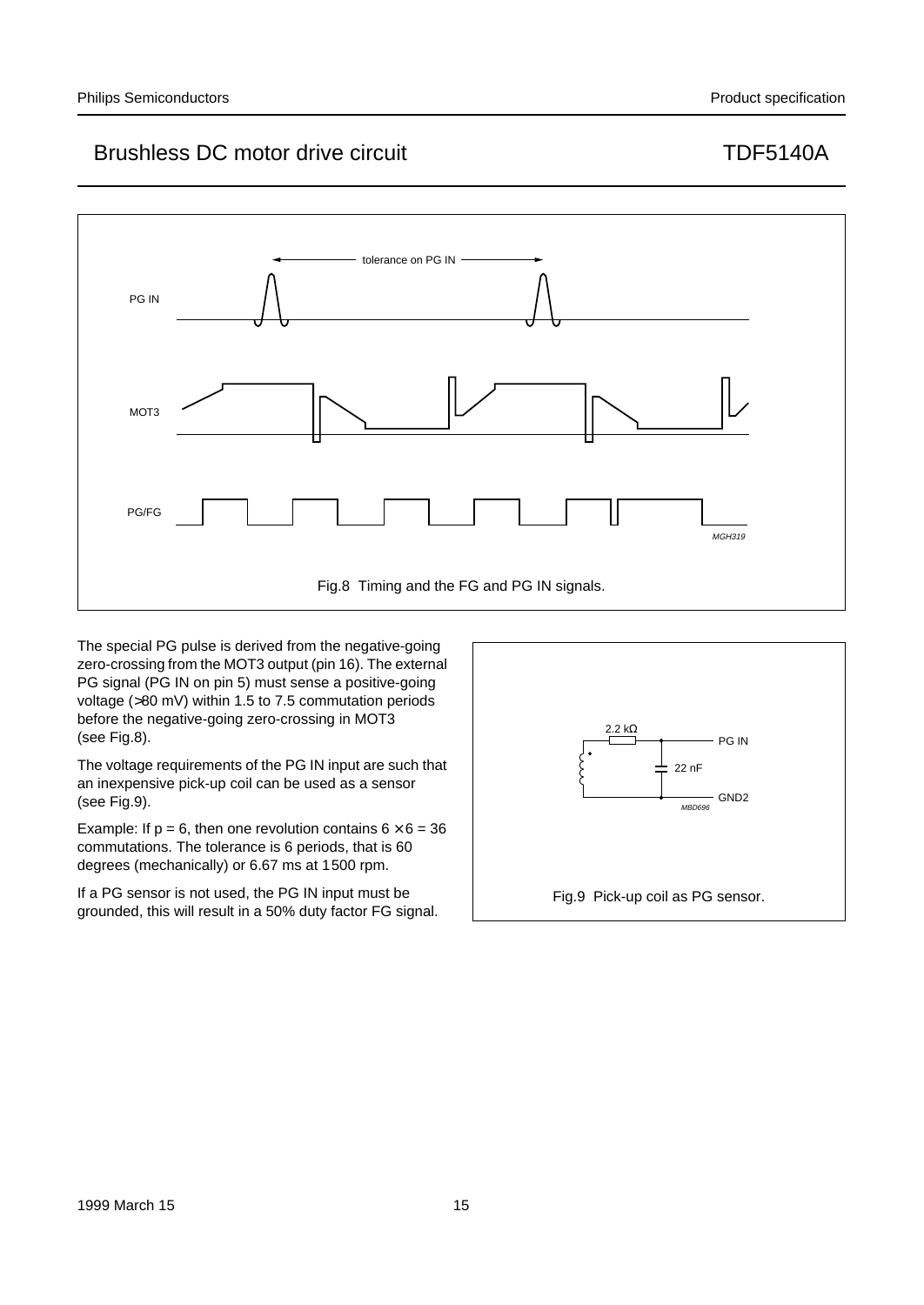THE OPERATIONAL TRANSCONDUCTANCE AMPLIFIER (OTA)

The OTA is an uncommitted amplifier with a high output current (40 mA) that can be used as a control amplifier. The common mode input range includes ground (GND) and rises to  $V_P$  – 1.7 V. The high sink current enables the OTA to drive a power transistor directly in an analog control amplifier.

Although the gain is not extremely high (0.3 S), care must be taken with the stability of the circuit if the OTA is used as a linear amplifier as no frequency compensation has been provided.

The convention for the inputs (inverting or not) is the same as for a normal operational amplifier: with a resistor (as load) connected from the output (AMP OUT) to the positive supply, a positive-going voltage is found when the non-inverting input (+AMP IN) is positive with respect to the inverting input (−AMP IN). Confusion is possible because a 'plus' input causes less current, and so a positive voltage.

## **MOTOR CONTROL**

DC motors can be controlled in an analog manner using the OTA.

For the control an external transistor is required. The OTA can supply the base current for this transistor and act as a control amplifier.

## **RELIABILITY**

It is necessary to protect high current circuits and the output stages are protected in two ways:

- Current limiting of the 'lower' output transistors. The 'upper' output transistors use the same base current as the conducting 'lower' transistor (+15%). This means that the current to and from the output stages is limited.
- Thermal protection of the six output transistors is achieved by each transistor having a thermal sensor that is active when the transistor is switched on. The transistors are switched off when the local temperature becomes too high.

It is possible, that when braking, the motor voltage (via the flyback diodes and the impedance on VMOT) may cause higher currents than allowed (>0.6 A). These currents must be limited externally.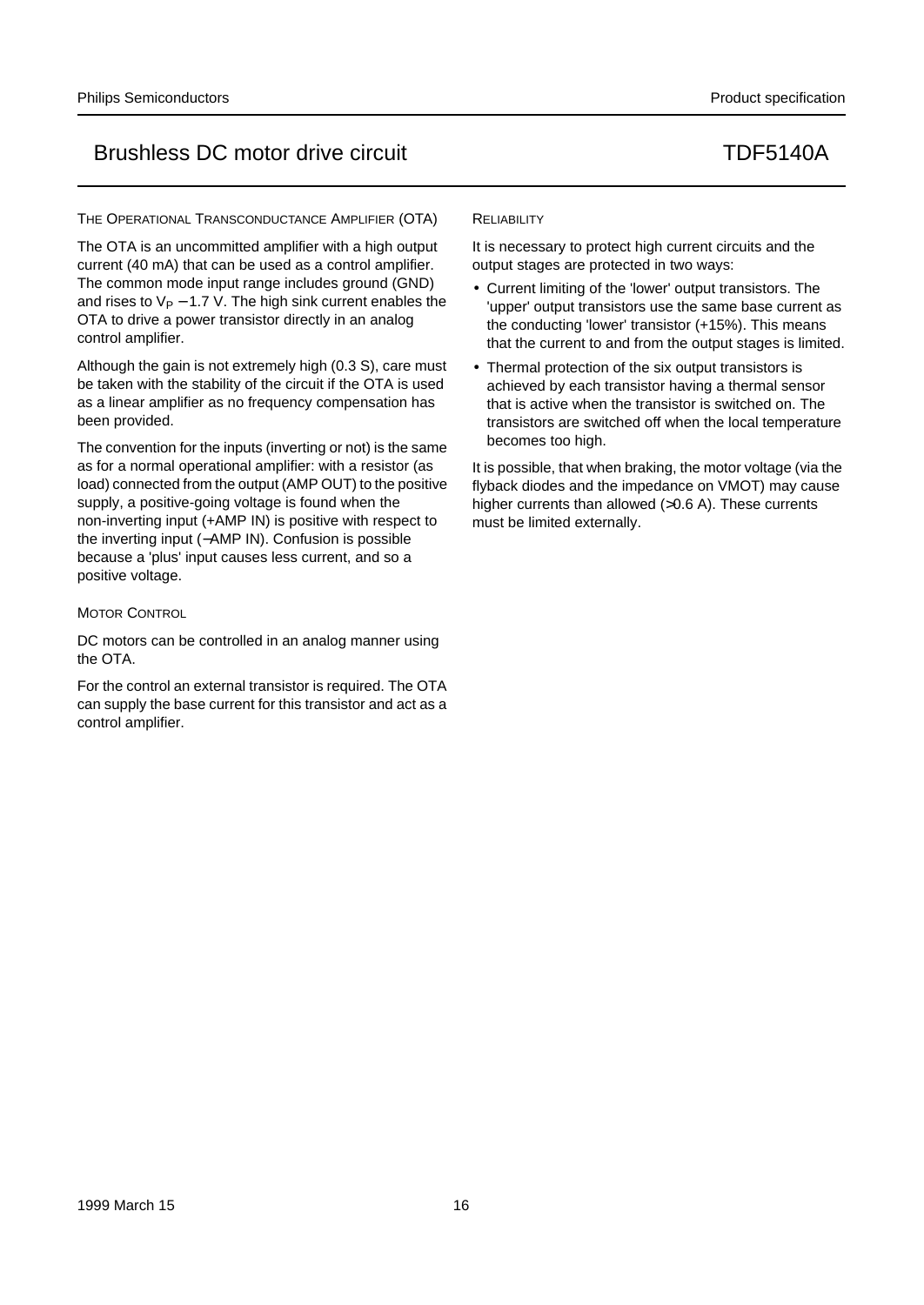## **PACKAGE OUTLINES**

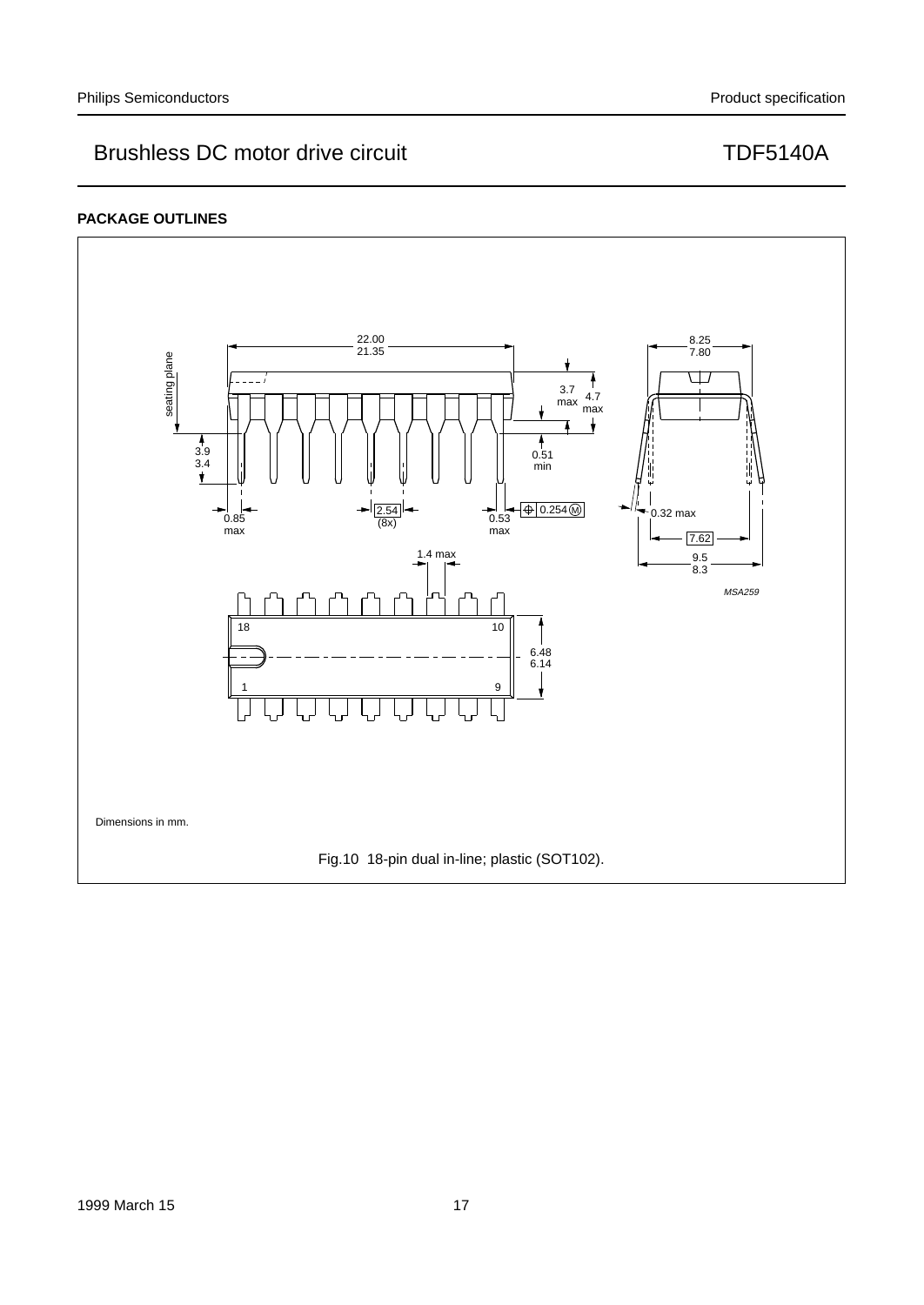## **SOLDERING**

## **Plastic dual in-line packages**

BY DIP OR WAVE

The maximum permissible temperature of the solder is 260 °C; this temperature must not be in contact with the joint for more than 5 s. The total contact time of successive solder waves must not exceed 5 s.

The device may be mounted up to the seating plane, but the temperature of the plastic body must not exceed the specified storage maximum. If the printed-circuit board has been pre-heated, forced cooling may be necessary immediately after soldering to keep the temperature within the permissible limit.

### REPAIRING SOLDERED JOINTS

Apply the soldering iron below the seating plane (or not more than 2 mm above it). If its temperature is below 300 °C, it must not be in contact for more than 10 s; if between 300 and 400 °C, for not more than 5 s.